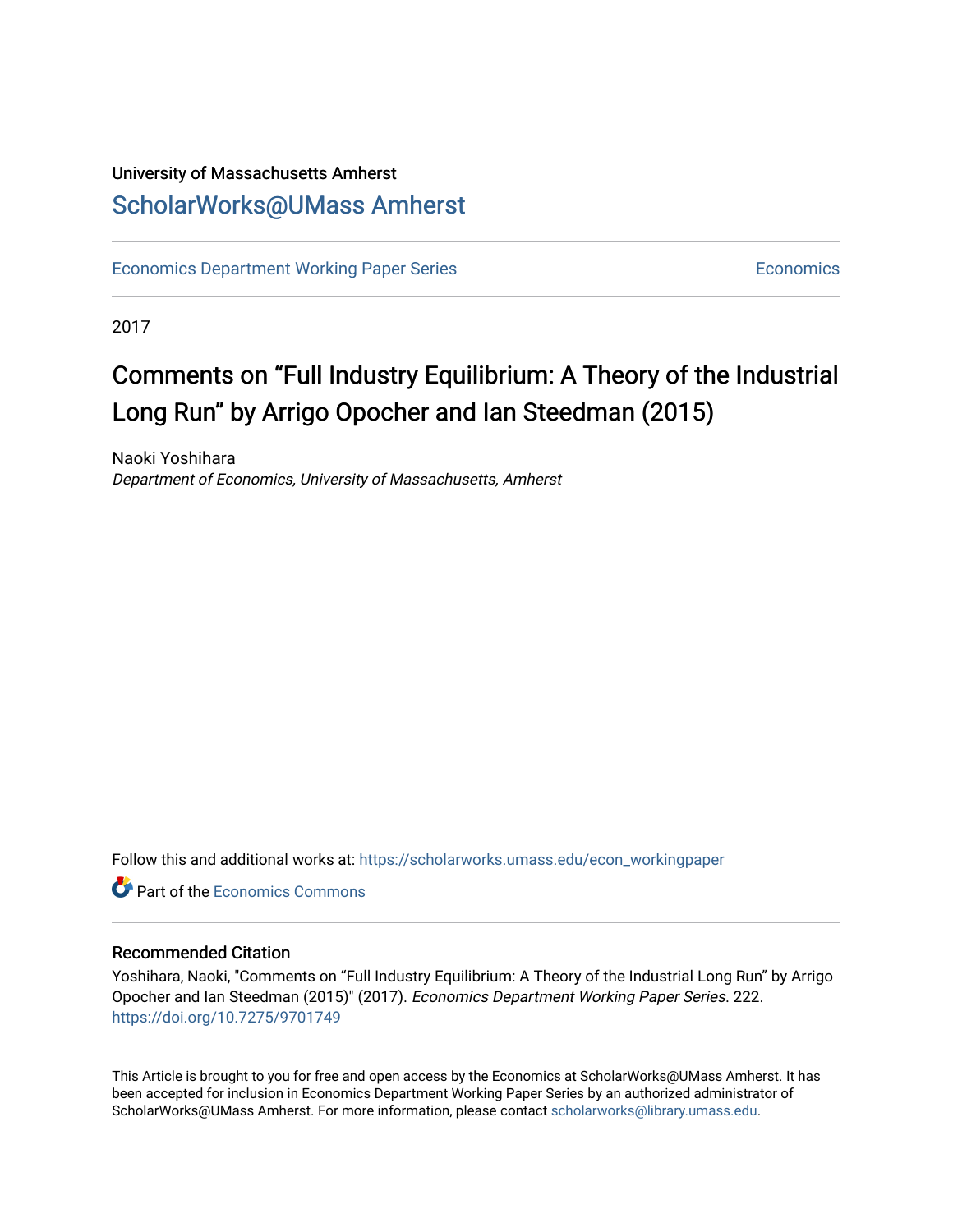# **DEPARTMENT OF ECONOMICS**

**Working Paper**

**Comments on "Full Industry Equilibrium: A Theory of the Industrial Long Run" by Arrigo Opocher and Ian Steedman**

by

Naoki Yoshihara

Working Paper 2017-06



# **UNIVERSITY OF MASSACHUSETTS AMHERST**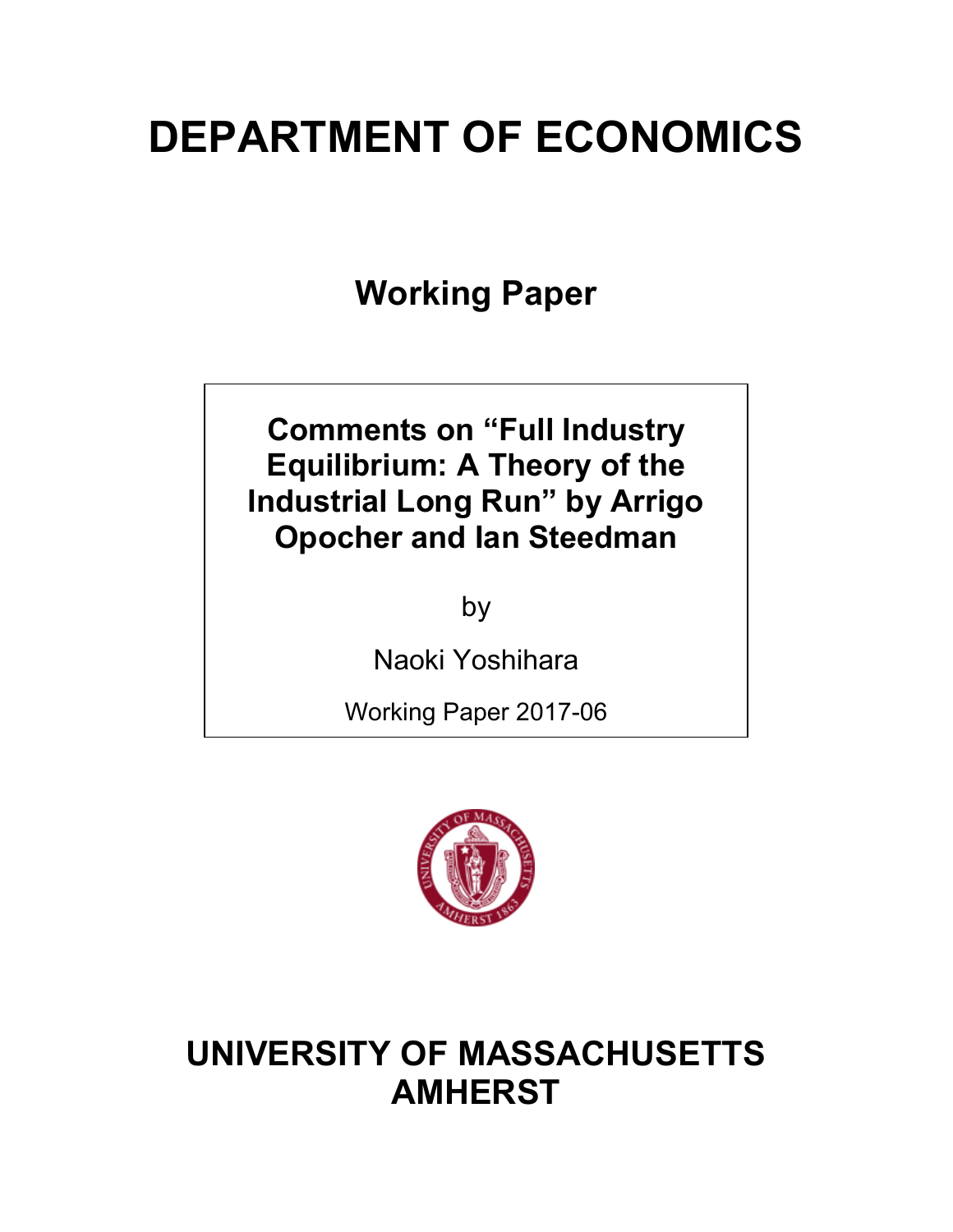# Comments on "Full Industry Equilibrium: A Theory of the Industrial Long Run" by Arrigo Opocher and Ian Steedman (2015)

Naoki Yoshihara∗†

October, 2016

### 1 Summary of the main results of this book

In Full Industry Equilibrium: A Theory of the Industrial Long Run, Arrigo Opocher and Ian Steedman bridge the marginalist long-run theory of the firm and the Sraffian long-period theory of production to create a unified theoretical framework explaining how firms react to exogenous shocks that result in new equilibrium positions in the whole economy. As these authors observe, the long-run theory of the firm developed in the late 1960s and the long-period theory of production in the economy as a whole both flourished after Sraffa (1960) emphasize that the forces of free competition lead to equilibrium positions of zero (extra) profit. Their central message in this book is that conventional partial equilibrium analysis to derive any law of input demand is too simple to provide correct predictions about market behavior. They share the view, consistent with these two earlier theories, that if a zero (extra-)profit equilibrium is disrupted by a change in the price of a factor, then the industry will make long-run adjustments to reach a new zero (extra- )profit equilibrium. These changes will be in the output price as well as in

<sup>∗</sup>Department of Economics, University of Massachusetts Amherst, 200 Hicks Way, Amherst MA 01003, USA; and Institute of Economic Research, Hitotsubashi University, Naka 2-1, Kunitachi, Tokyo 186-8603, Japan; and School of Management, Kochi University of Technology, Kochi 782-8502, Japan. E-mail: n\_yoshihara\_1967@yahoo.co.jp

<sup>†</sup>A special thanks to John Stifler (UMass Amherst) for his editing my English.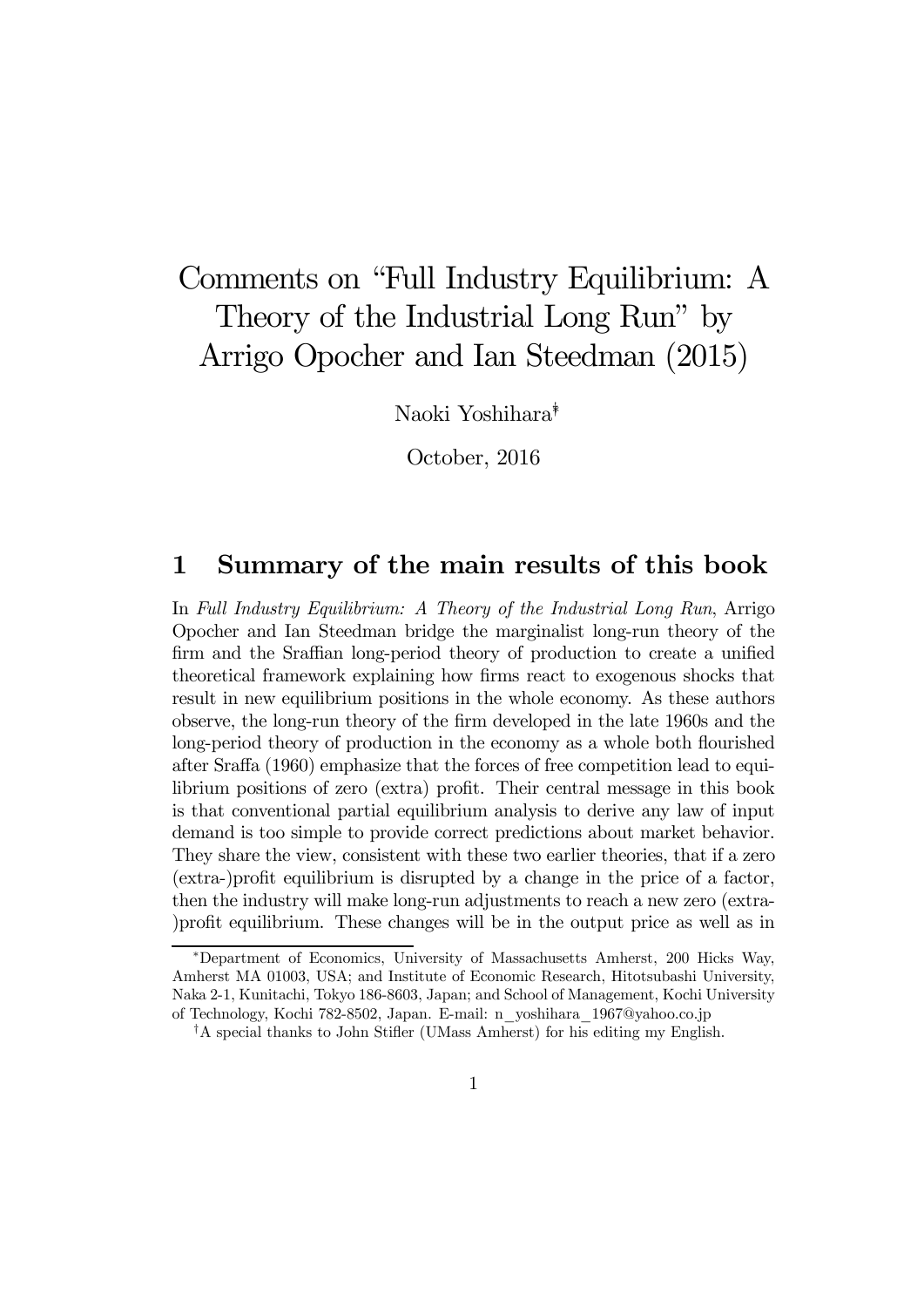the prices of other commodities, including the produced commodity inputs of the firm/industry under consideration. As the authors note, therefore, all such effects must be taken into account simultaneously in order to derive a law of input demand.

In contrast, the conventional long-run theory of input demand and output supply turns on changing just one price at a time under a strict *ceteris paribus* stipulation — an approach the authors criticize as an inadequate foundation for any predictions of actual demand or supply. Indeed, both the long-run theory of the firm of the 1970s and the Sraffian long-period theory of production have disproved the familiar inference from the conventional analysis that an input use is inversely related to its price. During the Cambridge capital theory debates, for example, the central finding was that a change in the rate of interest may modify the aggregate capital/labor and capital/output ratios in a direction opposite to that expected on the basis of a simple law of input demand, as shown by the possibility of so-called capital reversing. Whereas critics of the conventional analysis focused on the economy as a whole or on vertically integrated sectors rather than on individual industries, Opocher and Steedman are concerned with micro-productive choices and often assume an identically zero rate of interest.

In this book, the notion of *full industry equilibrium* (FIE, hereafter) applies to any situation in which the firms forming a particular industry make maximum net profits of zero, and when there is more than one industry, all firms must be in this situation. This notion characterizes the full, long-run reaction of a firm and of an entire industry to a price shock. By "full reaction," the authors mean that the inputs and the outputs both adjust so that net profits are null, both before and after the shock, in every industry. A main conclusion in this book is that, under FIE, the reaction of primary factors to a price change is significantly different from that of produced inputs. In particular, although the reaction of primary factors may be consistent with the conventional law of input demand, the reaction of produced inputs exhibits no regularity.

The mere assumption that industrial output may be used as an input by the same industry introduces significant variations, and it shows that the input-rental/input-use relationship for a produced input is qualitatively different from the input-rental/input-use relationship for a primary input. Under FIE, the input-rental/input-use (per unit of output) relationship for a primary input is significant, and indeed the demand for a primary input is inversely related to its rental price, under the assumption that all inputs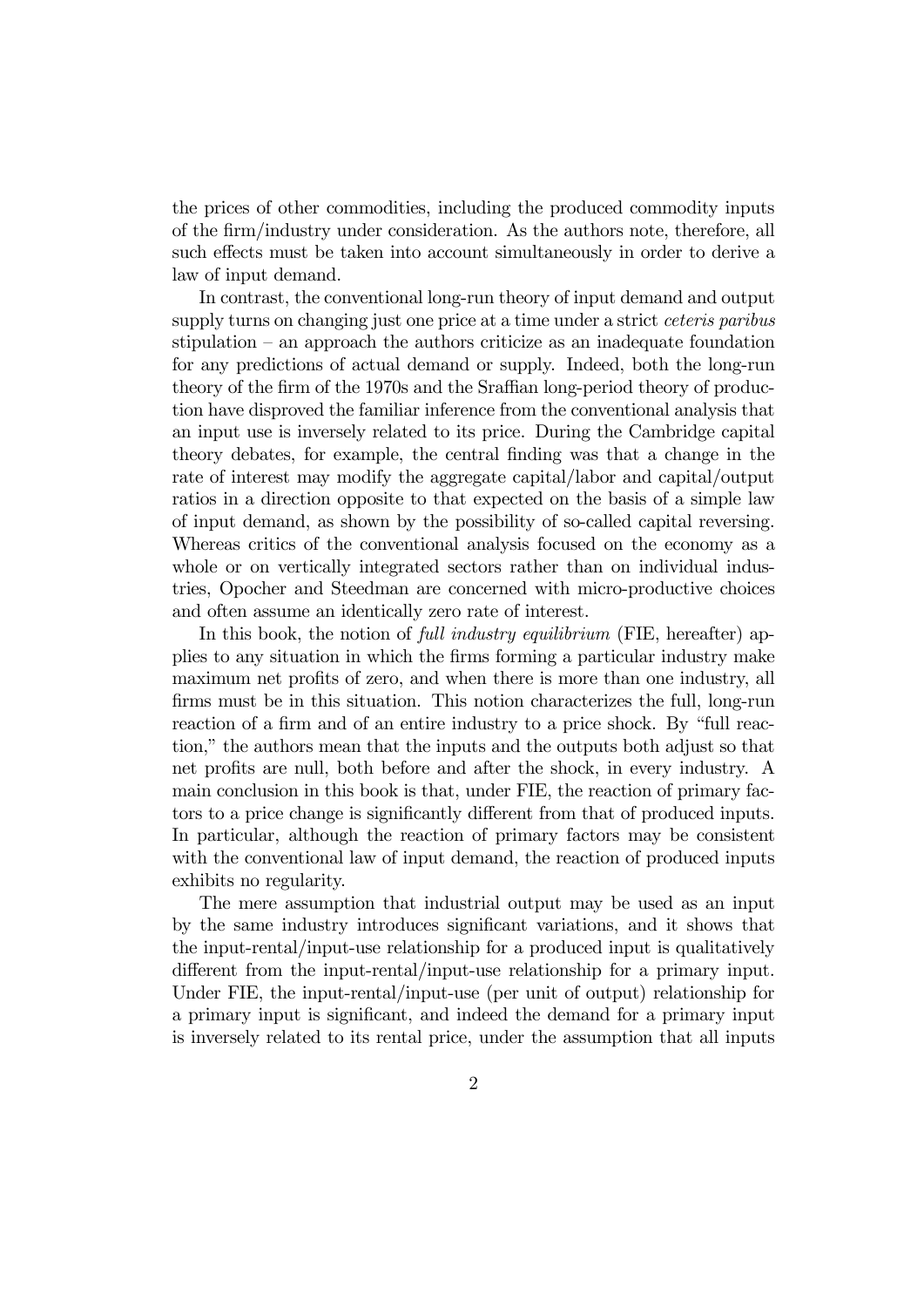are Hicksian substitutes and that the cost function is twice-differentiable everywhere. However, under the same presumption no significant inputrental/input-use relationship exists for a commodity input.

In the more general context of multiple industries, the authors have shown repeatedly that the use of produced inputs can react to a given shock in qualitatively different ways from the use of primary inputs. This result, which is contrary to the standard theory of marginalist school, is independent of whether the rate of interest is taken as constant (and possibly null) or as variable. The authors therefore suggest that the negative result has no essential relation to capital-theoretic issues and everything to do with the more fundamental properties of FIE equilibria. At the same time, they show that the industrial capital (gross) output ratios need not be inversely related to the rate of interest.

A particularly interesting finding in this book emerges from the observation that, under FIE, conventional behavior in the economy as a whole by no means implies conventional behavior in every industry. In an industry, a small increase in the interest rate (and hence a decrease in the real wage) around the point of a switch in technique may create an increase in the capital-output ratio and a decline in employment per unit of output even though both variables behave conventionally at the level of the whole economy. The same argument applies even with a fixed null rate of interest. In such a context, one industry can exhibit a positive relationship between a primary input use and its price. These possibilities have nothing whatsoever to do with 'unequal proportions,' reswitching, capital-reversing or interestrate effects of any kind. All that is necessary is the presumption of FIE both before and after the exogenous change.

The authors hope that the above findings will interest marginalist microeconomists and Sraffa-inspired economists alike, and that both groups will develop FIE analysis in their own ways. In particular, the authors encourage the Sraffa-inspired economists to pay much more attention both to individual industries and to the effects of exogenous changes besides changes in the interest rate.

These main results of this book deserve attention from a broader readership in economics. Indeed, the results of the comparative statics under FIE may well become one chapter of a standard textbook of microeconomic theory. Nevertheless, some qualifications are in order.

First, throughout their analysis, the authors implicitly assume that production takes time, as acknowledged in the standard literature of Sraffian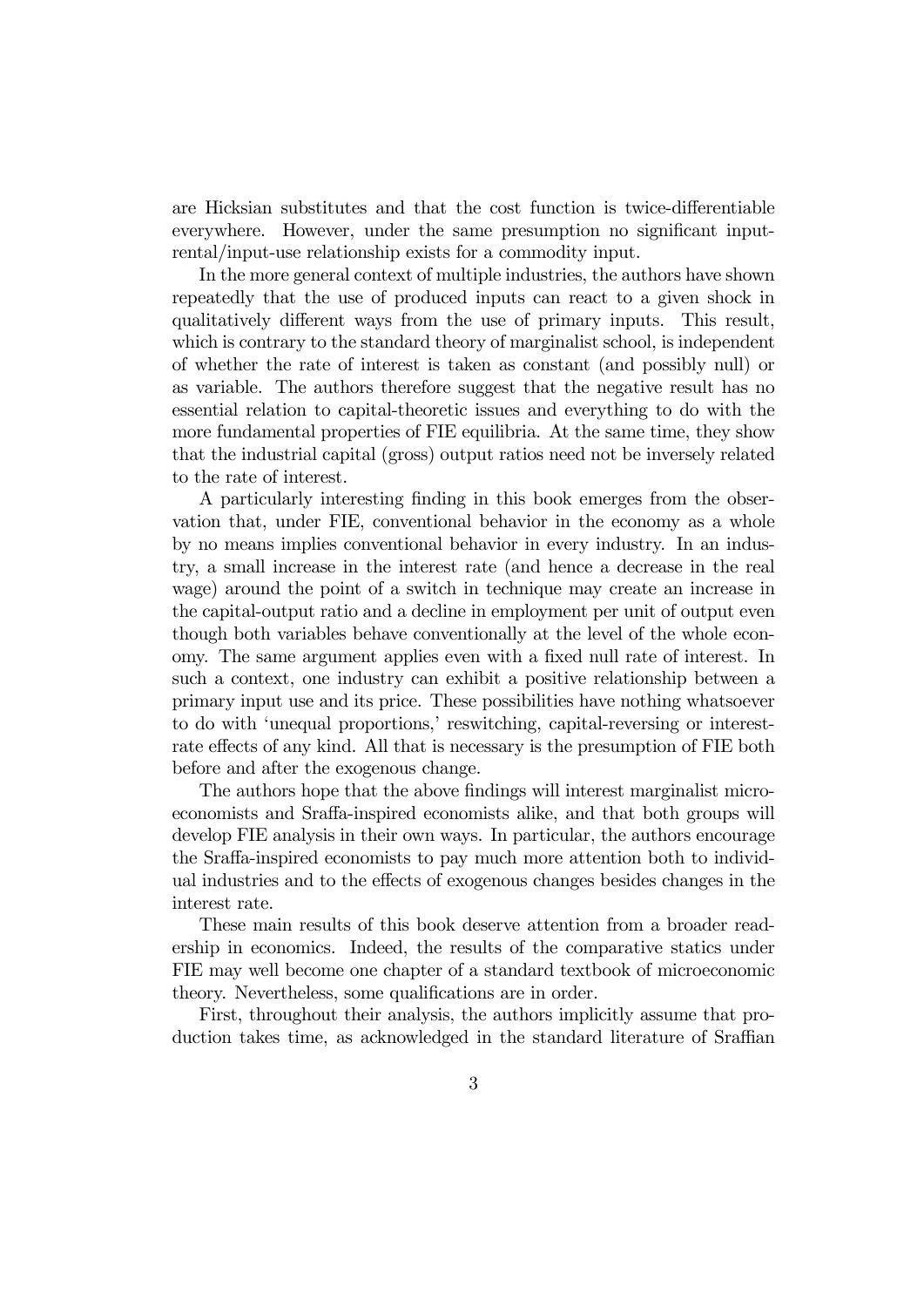economics as well as in the literature of intertemporal general equilibrium theory. Given this assumption, when they develop the comparative static analysis under FIE, they implicitly focus on stationary equilibrium. In my view, their assumption and their focus are the main source for their observations of unconventional behavior of commodity inputs.

In the time structure of production, one production period begins with investing inputs and ends when an output is produced and supplied to the market. Given this structure, the price of a commodity may generally differ, even in equilibrium, between the point where it is used as an input, before production, and the point where it is produced as an output. In this respect, the idea of stationary equilibrium is specific; where the prices of the commodity are stationary before and after production in a stationary equilibrium.

As discussed in more detail below, it seems to me that the presumption of the stationary equilibrium prices under FIE is the main source of unconventional behavior in the case of commodity inputs. Indeed, the main substantial difference of commodity inputs from primary inputs in their mathematical formulations is that the price of the former appears both in the domain of (indirect) cost functions and in their range, while the price of the latter appears only in the domain.

For elaboration on this point, let us see the equation of FIE presented in section 2.6 of this book:

$$
p = c(w, r, p).
$$

Here,  $p$  is the price of commodity used as an input in the production of itself, w is the wage rate, and r is the rent of land. As is obvious,  $p$  appears in both the right and the left side of this equation, unlike  $w$  and  $r$ . The presence of the same price  $p$  on both sides is due to the stationary equilibrium setting. However, in a non-stationary equilibrium, the above equation may be slightly revised to

$$
p_t = c(w_t, r_t, p_{t-1})
$$

where  $p_{t-1}$  is the price of the commodity at a point when it is purchased as an input by the firm and the industry while  $p_t$  is the price of the commodity at a point when it is supplied by the firm and the industry as an output after the production process. In general,  $p_t \neq p_{t-1}$ . This equation implies that the commodity used as an input and the commodity produced as an output are treated as different, even though they are the same type of commodity. Therefore, if we consider a non-stationary equilibrium price system under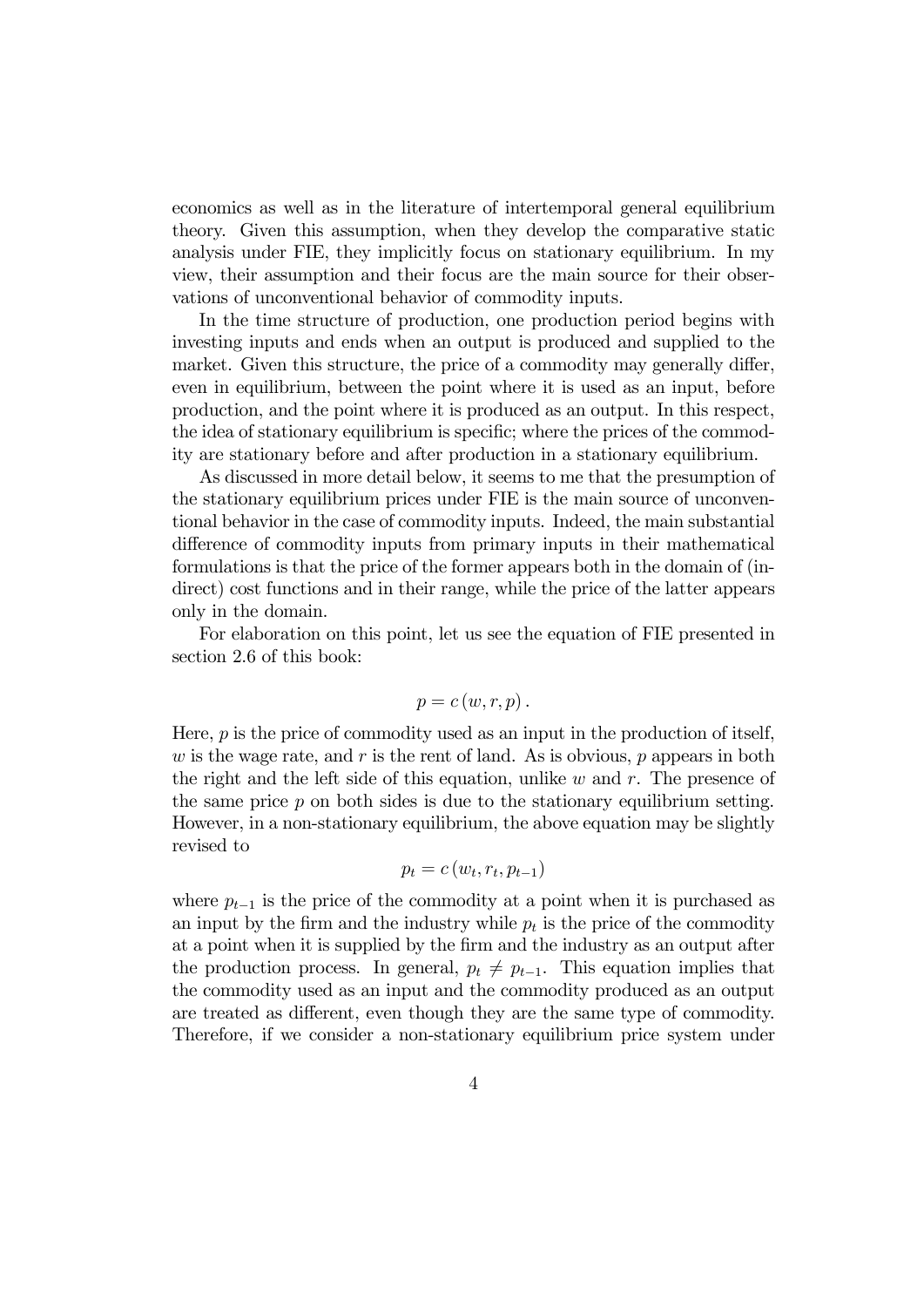FIE, the above-mentioned difference in mathematical formulation between commodity inputs and primary inputs would be erased, and so conventional behavior would be restored in the reaction of commodity input demands to a change in their own prices.

From this observation, I think there may be two ways to identify the time span of the full reaction of the firm and the industry to a price shock. One is to consider the time between the point of the price shock and the point of a new equilibrium, when the zero profit is reached through an adjustment process in which the new equilibrium price system is not necessarily stationary even though it was stationary before the price shock. As discussed in the literature of intertemporal general equilibrium theory, a non-stationary price system is compatible with cost minimization as well as with the zero profit condition. Therefore, the definition of FIE per se cannot exclude the possibility of non-stationary equilibrium prices.

The other way is what the authors presume in this book. They focus on the time span from the point of the price shock to the point of a new stationary equilibrium with zero profit. Under the intertemporal framework, the restoration of the stationary state requires much longer periods than does that of the 'short-period' (non-stationary) equilibrium. Therefore, it seems to me that the time span of the second approach is much longer than that of the first.

From this observation, as discussed in more detail below, I would suggest that the standard marginalist theory of input demand functions may be valid under the first type of time span but may no longer be valid if the time span of the adjustment process is presumed to be of the restoration process of the stationary state. I owe this observation to the considerable accomplishment of the authors in their analysis.

In the next section, I will develop my comments in more detail, mainly by focusing on the model in Chapter 4 in this book.

## 2 The main source of the unconventional observation

Among other topics, here let us focus on the analysis developed in section 4.8 of the book. Consider two industries. Each industry has three inputs: labour, its own-product and the product of another industry. Under FIE,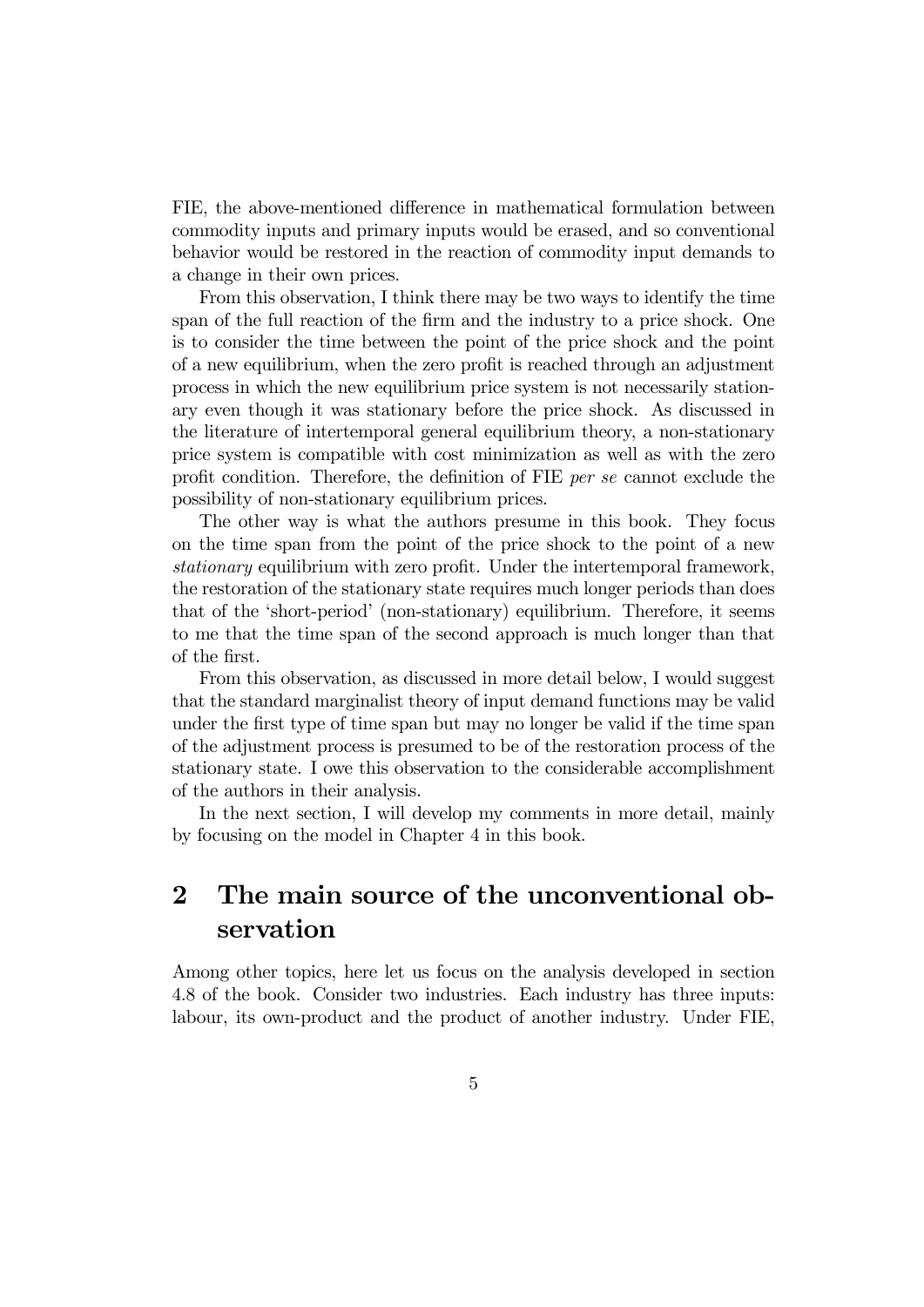the indirect average cost function in each industry  $j = 1, 2$  is given by:

$$
p_1 = c_1(W, p_1(1+i), p_2(1+i)); p_2 = c_2(W, p_1(1+i), p_2(1+i)) \quad (1)
$$

where  $p_j$  is the market price of commodity  $j = 1, 2, W$  is the nominal wage rate, and  $i$  is the interest rate. Now, assuming the commodity 2 is the numeraire, the above equations are reduced to:

$$
p = c_1(w, p(1+i), (1+i)); 1 = c_2(w, p(1+i), (1+i)) \quad (2)
$$

where  $w \equiv \frac{W}{p_2}$  and  $p \equiv \frac{p_1}{p_2}$ .

Differentiating each of the cost functions totally, we have

$$
dp = \frac{\partial c_1}{\partial w} dw + \frac{\partial c_1}{\partial p (1+i)} \frac{\partial p (1+i)}{\partial i} di + \frac{\partial c_1}{\partial p (1+i)} \frac{\partial p (1+i)}{\partial p} dp + \frac{\partial c_1}{\partial (1+i)} \frac{\partial (1+i)}{\partial i} di
$$
  
=  $l_1 dw + (pa_{11} + a_{21}) di + (1+i) a_{11} dp \equiv l_1 dw + k_1 di + (1+i) a_{11} dp;$ 

and

$$
0 = \frac{\partial c_2}{\partial w} dw + \frac{\partial c_2}{\partial p (1+i)} \frac{\partial p (1+i)}{\partial i} di + \frac{\partial c_2}{\partial p (1+i)} \frac{\partial p (1+i)}{\partial p} dp + \frac{\partial c_2}{\partial (1+i)} \frac{\partial (1+i)}{\partial i} di
$$
  
=  $l_2 dw + (p a_{12} + a_{22}) di + (1+i) a_{22} dp \equiv l_2 dw + k_2 di + (1+i) a_{22} dp,$ 

where  $l_j$  for  $j = 1, 2$  implies the amount of labor input necessary to produce one unit of commodity j; and  $a_{hj}$  for  $h, j = 1, 2$  implies the amount of commodity  $h$  input necessary to produce one unit of commodity  $j$ . Moreover,  $k_1 \equiv (pa_{11} + a_{21})$  and  $k_2 \equiv (pa_{12} + a_{22})$  are respectively the values of capital necessary to produce one unit of commodity  $j = 1, 2$ . From this computation,

$$
dp = \frac{l_1 dw + k_1 di}{1 - (1 + i) a_{11}},
$$

and so

$$
\frac{\mathrm{d}w}{\mathrm{d}i} = -\frac{(1+i) a_{22} k_1 + (1 - (1+i) a_{11}) k_2}{(1+i) a_{22} l_1 + (1 - (1+i) a_{11}) l_2} < 0.
$$

Moreover,

$$
\frac{dp}{di} = \frac{k_1 l_2 - k_2 l_1}{(1+i) a_{22} l_1 + (1 - (1+i) a_{11}) l_2} \gtrless 0 \Leftrightarrow \frac{k_1}{l_1} \gtrless \frac{k_2}{l_2}.
$$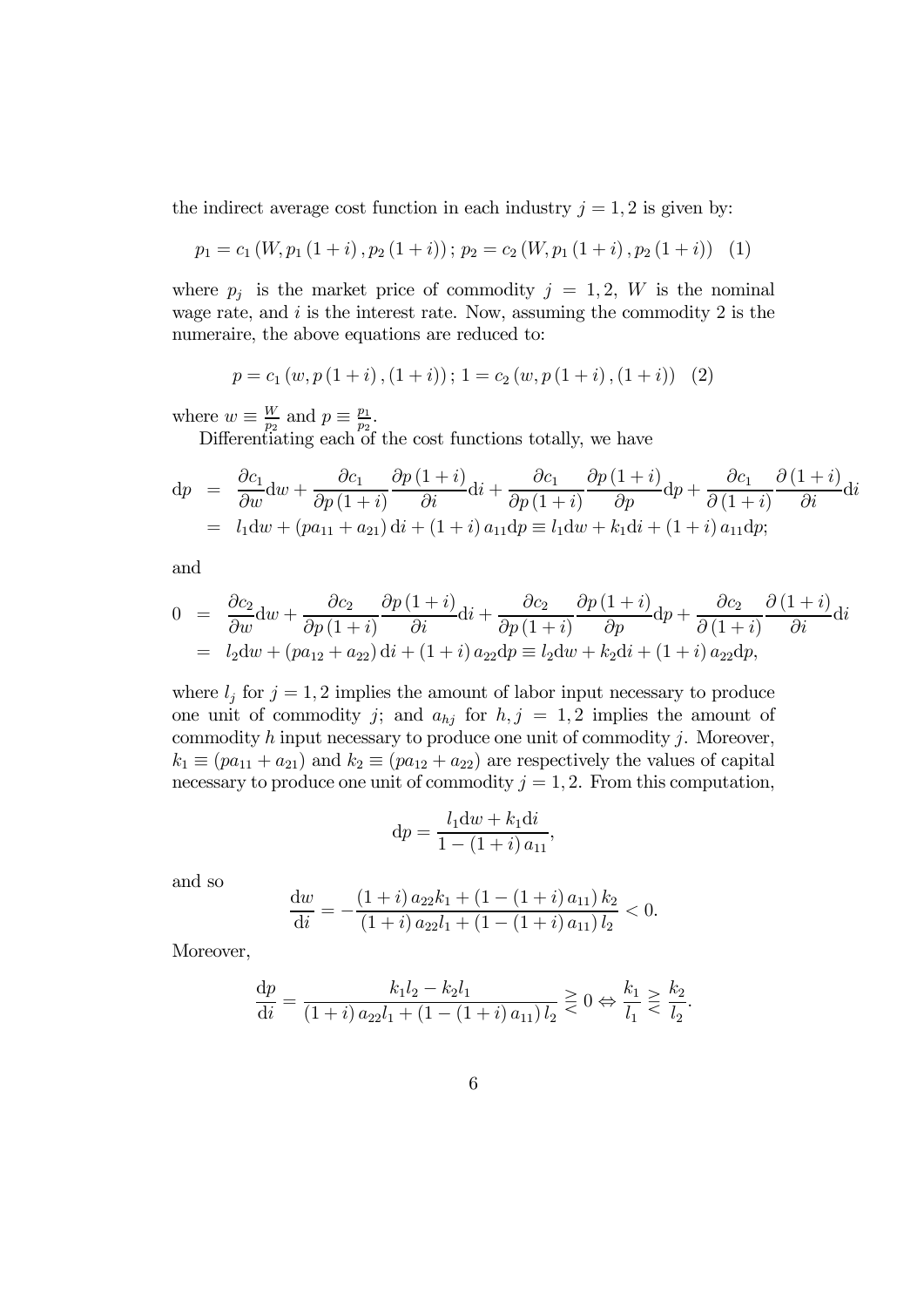By the way, note that

$$
dk_1 = \frac{\partial k_1}{\partial w} dw + \frac{\partial k_1}{\partial p (1+i)} \left( \frac{\partial p (1+i)}{\partial p} dp + \frac{\partial p (1+i)}{\partial i} di \right) + \frac{\partial k_1}{\partial (1+i)} \frac{\partial (1+i)}{\partial i} di
$$
  
\n
$$
= \frac{\partial^2 c_1}{\partial w \partial p (1+i)} dw + \frac{\partial p a_{11}}{\partial p} dp + \frac{\partial p a_{11}}{\partial p (1+i)} \frac{\partial p (1+i)}{\partial i} di + \frac{\partial a_{21}}{\partial (1+i)} \frac{\partial (1+i)}{\partial i} di
$$
  
\n
$$
= \frac{\partial^2 c_1}{\partial w \partial p (1+i)} dw + a_{11} dp + \left( p \frac{\partial a_{11}}{\partial p (1+i)} + \frac{\partial a_{21}}{\partial (1+i)} \right) di
$$
  
\n
$$
= \frac{\partial^2 c_1}{\partial w \partial p (1+i)} dw + a_{11} dp + \left( \frac{\partial^2 c_1}{\partial p (1+i)} + \frac{\partial^2 c_1}{\partial (1+i)} \right) di
$$
  
\n
$$
= \frac{\partial^2 c_1}{\partial w \partial p (1+i)} dw + a_{11} dp + \frac{\partial k_1}{\partial i} di,
$$

where  $\frac{\partial^2 c_1}{\partial w \partial p(1+i)} > 0$  and  $\frac{\partial k_1}{\partial i} = \frac{\partial^2 c_1}{\partial p(1+i) \partial p(1+i)} + \frac{\partial^2 c_1}{\partial (1+i) \partial (1+i)} \leq 0$  follow from the assumption of Hicksian substitutes. Therefore,

$$
\frac{dk_1}{di} = \frac{\partial^2 c_1}{\partial w \partial p (1+i)} \frac{dw}{di} + a_{11} \frac{dp}{di} + \frac{\partial k_1}{\partial i} < 0
$$
  
\n
$$
\Leftrightarrow \frac{k_1}{l_1} - \frac{k_2}{l_2} \text{ is negative or sufficiently small.}
$$
 (3)

Likewise, since

$$
dk_2 = \frac{\partial k_2}{\partial w} dw + \frac{\partial k_2}{\partial p (1+i)} \left( \frac{\partial p (1+i)}{\partial p} dp + \frac{\partial p (1+i)}{\partial i} di \right) + \frac{\partial k_2}{\partial (1+i)} \frac{\partial (1+i)}{\partial i} di = \frac{\partial^2 c_2}{\partial w \partial p (1+i)} dw + \frac{\partial p a_{12}}{\partial p} dp + \frac{\partial p a_{12}}{\partial p (1+i)} \frac{\partial p (1+i)}{\partial i} di + \frac{\partial a_{22}}{\partial (1+i)} \frac{\partial (1+i)}{\partial i} di = \frac{\partial^2 c_2}{\partial w \partial p (1+i)} dw + a_{12} dp + \left( p \frac{\partial a_{12}}{\partial p (1+i)} + \frac{\partial a_{22}}{\partial (1+i)} \right) di = \frac{\partial^2 c_2}{\partial w \partial p (1+i)} dw + a_{12} dp + \left( \frac{\partial^2 c_2}{\partial p (1+i)} \frac{\partial^2 c_2}{\partial p (1+i)} + \frac{\partial^2 c_2}{\partial (1+i)} \frac{\partial^2 c_2}{\partial (1+i)} \right) di = \frac{\partial^2 c_2}{\partial w \partial p (1+i)} dw + a_{12} dp + \frac{\partial k_2}{\partial i} di,
$$

with  $\frac{\partial^2 c_2}{\partial w \partial p(1+i)} > 0$  and  $\frac{\partial k_2}{\partial i} = \frac{\partial^2 c_2}{\partial p(1+i) \partial p(1+i)} + \frac{\partial^2 c_2}{\partial (1+i) \partial (1+i)} \leq 0$  by the Hicksian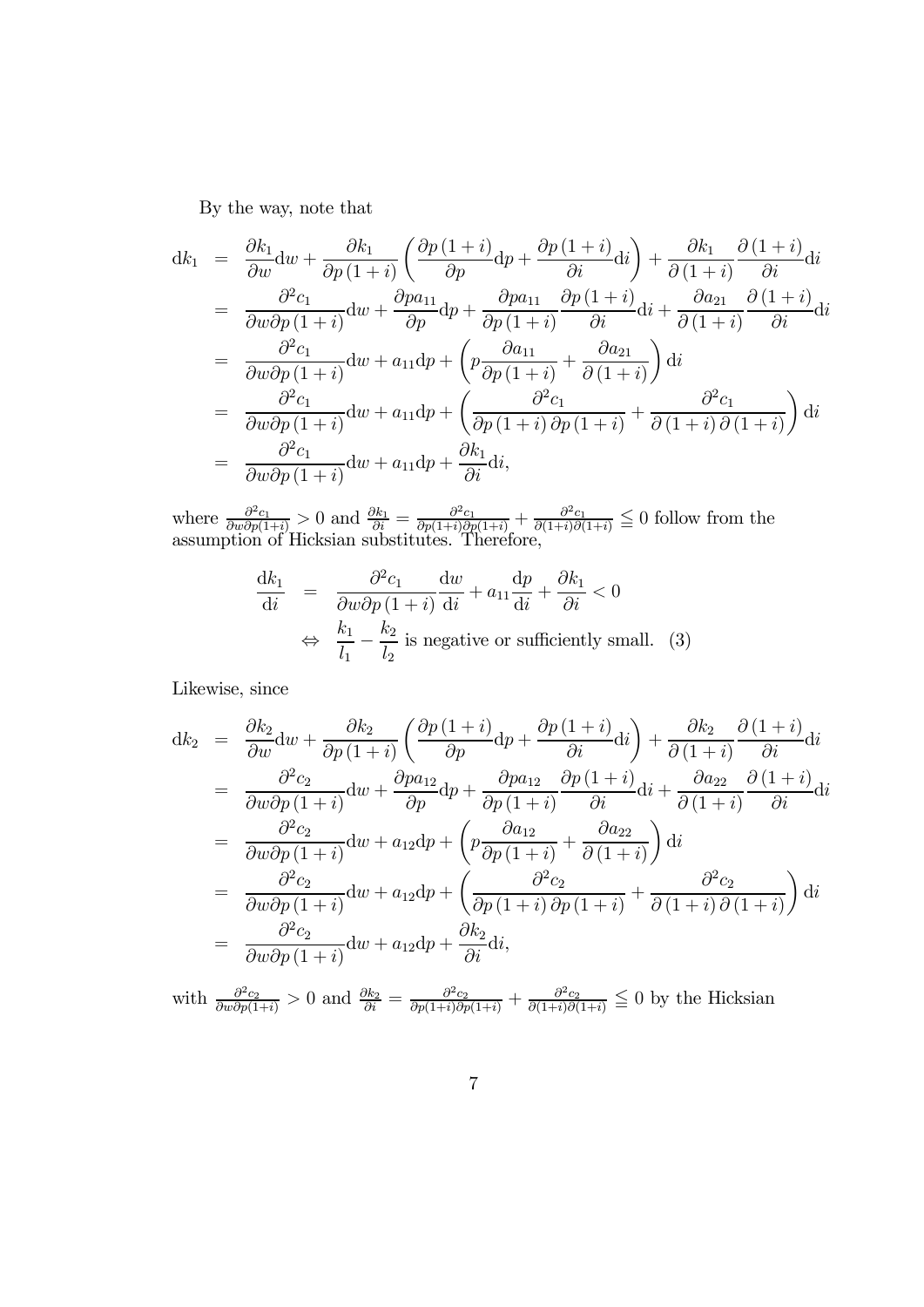substitutes,

$$
\frac{dk_2}{di} = \frac{\partial^2 c_2}{\partial w \partial p (1+i)} \frac{dw}{di} + a_{12} \frac{dp}{di} + \frac{\partial k_2}{\partial i} < 0
$$
  
\n
$$
\Leftrightarrow \frac{k_1}{l_1} - \frac{k_2}{l_2} \text{ is negative or sufficiently small. } (4)
$$

However, as the authors claim, the characterizations (3) and (4) are not informative at all, since they depend on the choice of the numeraire. Indeed, if we choose Commodity 1 as the numeraire as the authors do in section 4.8, then we obtain the following opposite characterization:

$$
\frac{dk_1}{di} < 0 \Leftrightarrow \frac{k_2}{l_2} - \frac{k_1}{l_1} \text{ is negative or sufficiently small. } (5)
$$

That is, if the numeraire is Commodity 1, then Industry 2 should be more capital-intensive than Industry 1 in order to ensure the inverse relationship between the capital demand and the interest rate. However, if the numeraire is Commodity 2, then Industry 1 should be more capital-intensive than Industry 2 to ensure the same inverse relationship. In summary, these characterizations suggest that there is no informative sufficient condition to ensure the conventional monotonic feature of the capital demand function unless both industries have the same capital-labor ratio:  $\frac{k_2}{l_2} = \frac{k_1}{l_1}$ .

The same feature is also observed for the case of inverse relationship between the labor demand and the wage rate. Indeed, the standard calculus leads us to:

$$
dl_1 = \frac{\partial l_1}{\partial w} dw + \frac{\partial l_1}{\partial p (1+i)} \left( \frac{\partial p (1+i)}{\partial p} dp + \frac{\partial p (1+i)}{\partial i} di \right) + \frac{\partial l_1}{\partial (1+i)} \frac{\partial (1+i)}{\partial i} di
$$
  
\n
$$
= \frac{\partial^2 c_1}{\partial w^2} dw + \frac{\partial^2 c_1}{\partial p (1+i)} \frac{[ (1+i) dp + pdi ] + \frac{\partial^2 c_1}{\partial (1+i)} \frac{\partial^2 c_1}{\partial w} di
$$
  
\n
$$
= \frac{\partial^2 c_1}{\partial w^2} dw + (1+i) \frac{\partial^2 c_1}{\partial p (1+i)} \frac{\partial^2 c_1}{\partial w} dp + \left( p \frac{\partial^2 c_1}{\partial p (1+i)} \frac{\partial^2 c_1}{\partial w} + \frac{\partial^2 c_1}{\partial (1+i)} \frac{\partial^2 c_1}{\partial w} \right) di,
$$

from which, we can derive the following formula:

$$
\frac{dl_1}{dw} = \frac{\partial^2 c_1}{\partial w^2} + \left( p \frac{\partial^2 c_1}{\partial p (1+i) \partial w} + \frac{\partial^2 c_1}{\partial (1+i) \partial w} \right) \frac{di}{dw} + (1+i) \frac{\partial^2 c_1}{\partial p (1+i) \partial w} \frac{dp}{dw}.
$$
  
Since  $\frac{\partial^2 c_1}{\partial w^2} \le 0$  and  $\frac{\partial^2 c_1}{\partial p (1+i) \partial w} > 0 < \frac{\partial^2 c_1}{\partial (1+i) \partial w}$  by the Hicksian substitutes, and  $\frac{d^i}{dw} < 0$  holds, again the inverse relationship holds if  $\frac{dp}{dw}$  is negative or almost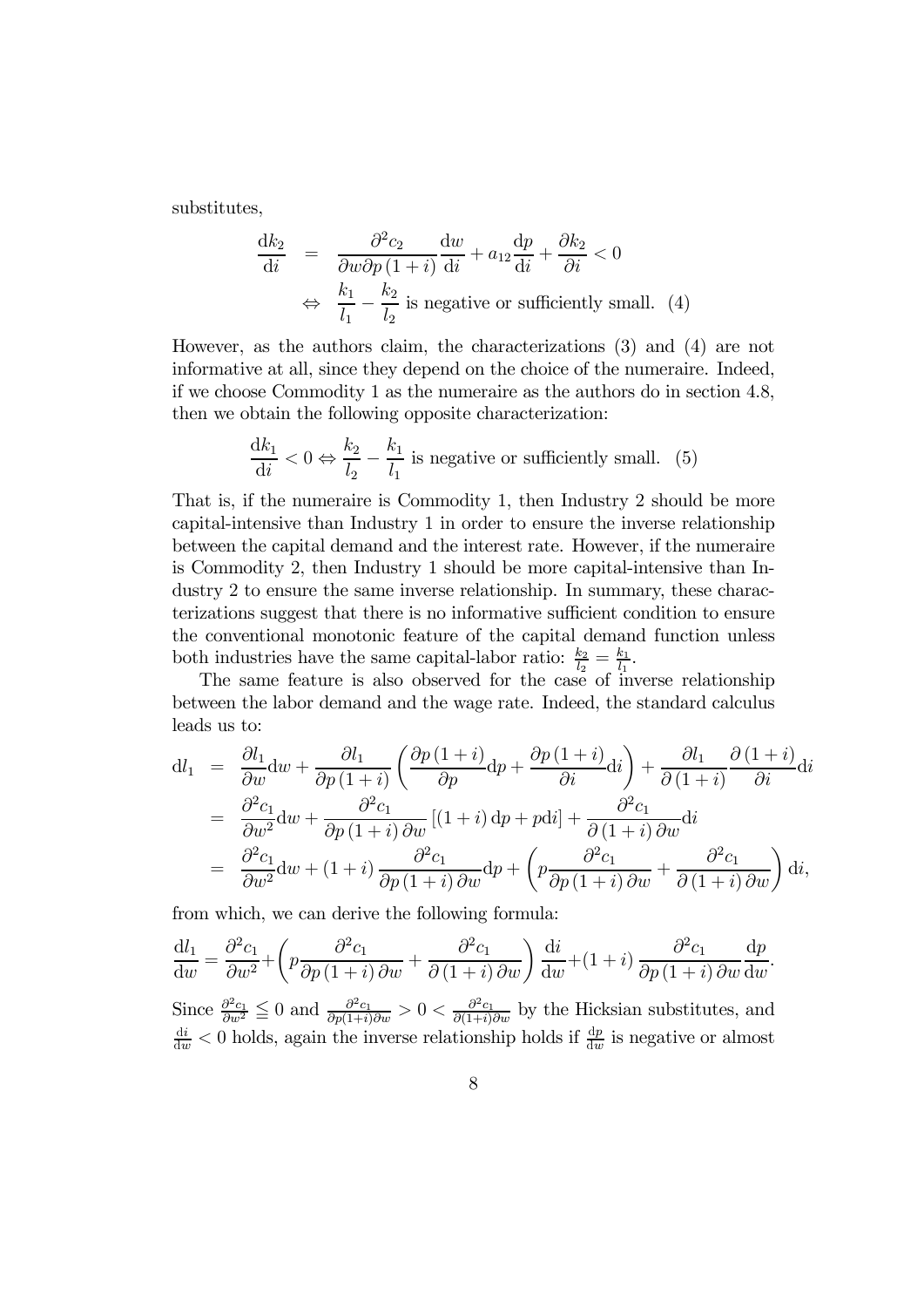close to zero. But, since

$$
\frac{dp}{dw} = \frac{k_2 l_1 - k_1 l_2}{(1+i) a_{22} k_1 + (1 - (1+i) a_{11}) k_2} \geq 0 \Leftrightarrow \frac{k_2}{l_2} \geq \frac{k_1}{l_1},
$$

the condition which exactly mirrors the conditions (3) and (4) for the capital demands and the interest rate is necessary and sufficient for the inverse relationship between the labor demand and the wage rate:

$$
\frac{dl_1}{dw} < 0 \Leftrightarrow \frac{k_2}{l_2} - \frac{k_1}{l_1}
$$
 is negative or sufficiently small. (6)

Therefore, it is almost impossible to ensure the conventional monotonic features in both the capital demand and the labor demand functions simultaneously, unless a rare case of  $\frac{k_2}{l_2} = \frac{k_1}{l_1}$  exists.

Thus, given that the monotone decreasing feature holds in labor demand functions, the capital reversing would likely be observed in capital demand functions under FIE. That is one of the author's main interesting findings.

In contrast, if every input is a primary factor in every industry, then the price equation under FIE is:

$$
p_1 = c_1(W, R); p_2 = c_2(W, R) \quad (7)
$$

where  $R$  the nominal rent of the land. Here, again, assuming Commodity 2 is the numeraire, the above equations are reduced to:

$$
p = c_1(w, r); 1 = c_2(w, r) \quad (8)
$$

where  $r \equiv \frac{R}{p_2}$ . Differentiating each of the cost functions totally, we have

$$
dp = \frac{\partial c_1}{\partial w} dw + \frac{\partial c_1}{\partial r} dr = l_1 dw + t_1 dr; 0 = \frac{\partial c_2}{\partial w} dw + \frac{\partial c_2}{\partial r} dr = l_2 dw + t_2 dr, (9)
$$

where  $t_j$  for  $j = 1, 2$  is the input amount of land necessary to produce one unit of commodity j. Therefore,  $\frac{dw}{dr} = -\frac{t_2}{l_2}$ , and so  $\frac{dl_j}{dw} = \frac{\partial^2 c_j}{\partial w^2} + \frac{\partial^2 c_j}{\partial w \partial r}$  $\frac{\mathrm{d}r}{\mathrm{d}w}<0$ and  $\frac{dt_j}{dr} = \frac{\partial^2 c_j}{\partial r^2} + \frac{\partial^2 c_j}{\partial r \partial w}$  $\frac{dw}{dr}$  < 0 hold for  $j = 1, 2$  by the Hicksian substitutes. Thus, in this case, the conventional features of factor demand functions are preserved.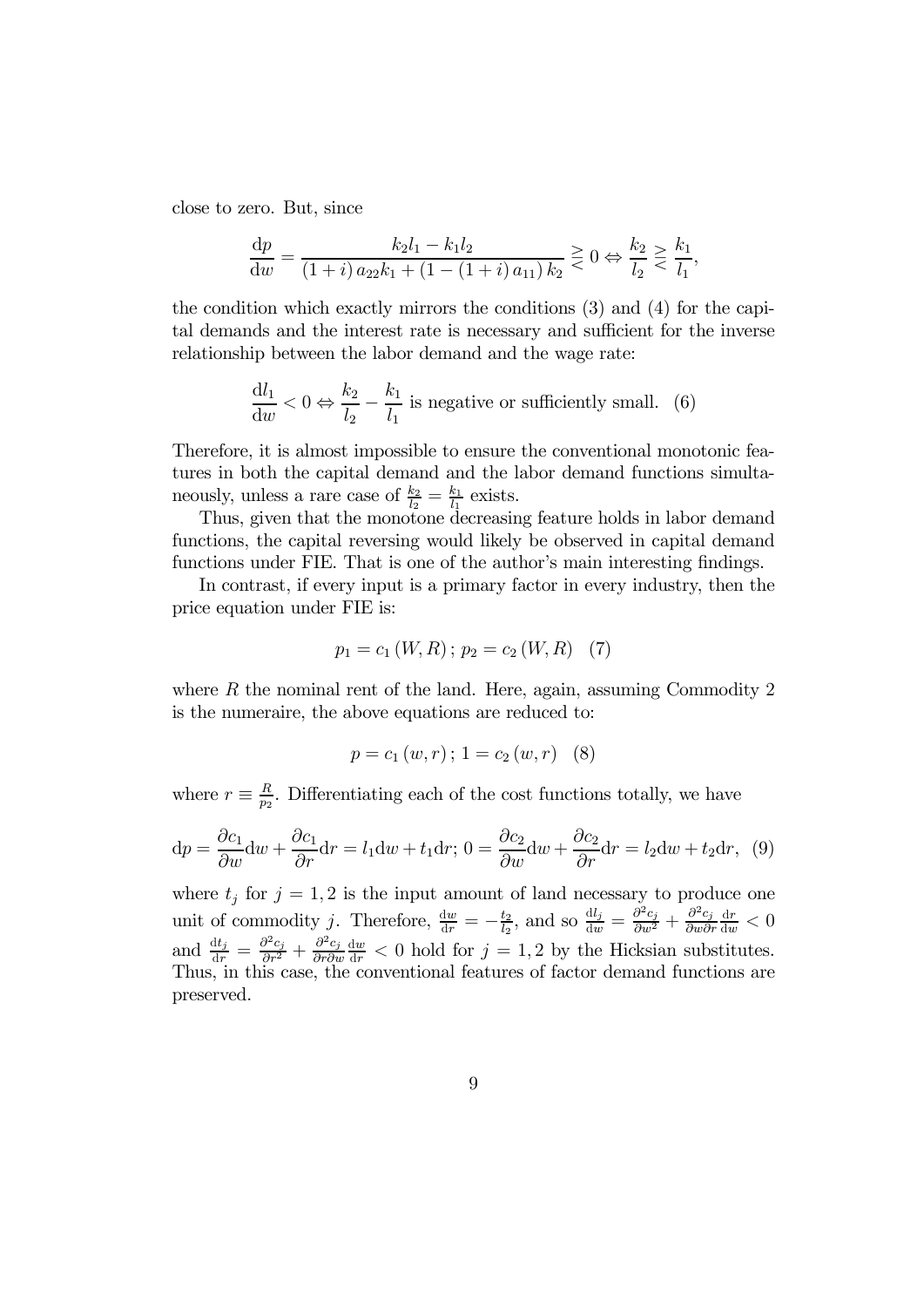#### 2.1 Two implicit presumptions

As the authors repeatedly emphasize and as the above analysis shows, while the conventional features of the primary factor demand functions are preserved under FIE, the introduction of reproducible factors would cease to generate the conventional inverse relationship between the factor demand and its price. The authors insist that the unconventional features of commodity input demands has everything to do with the more fundamental properties of FIE equilibria, and all that is necessary for such observations is the presumption of FIE both before and after the exogenous change considered.

I do not disagree on this view, but I think that in their analysis of FIE the authors presume at least two more fundamental roots of these features. The first presumption, conventional in the literature of the Sraffian school, is that production takes time. The second presumption is that the full reaction of the firm and the industry to a price shock is an adjustment process, through free competition, to reach a new *stationary* equilibrium with zero profit, rather than simply a new zero-profit equilibrium.

#### 2.1.1 Time structure of production

The assumption that production takes time is implicit in the standard literature of intertemporal general equilibrium as well as of the Sraffian production model: production takes some length of time, from the investing of commodity inputs and primary factors until the harvesting of an output. This length of time is one production period. Given such a time structure of production, the purchasing of commodity inputs in the market precedes the selling of the produced commodity in the market by one production period.

I think that this assumption about time structure is indispensable for the analysis of FIE in this book. Otherwise, it cannot be rational to consider the rental markets of capital goods. Unlike the supply of primary factors such as the land, the supply of capital as bundles of reproducible commodities can be increased by the production of those commodities. However, since producing them takes time, the supply of these reproducible factors in the market at the head of a current production period would be limited by the amount of stock produced in the preceding periods. As a result, the capital goods will be scarce relative to their potential demands, and firms will need to purchase the use of capital goods by paying a rental cost in addition to their production costs. The existence of positive interest rates in the model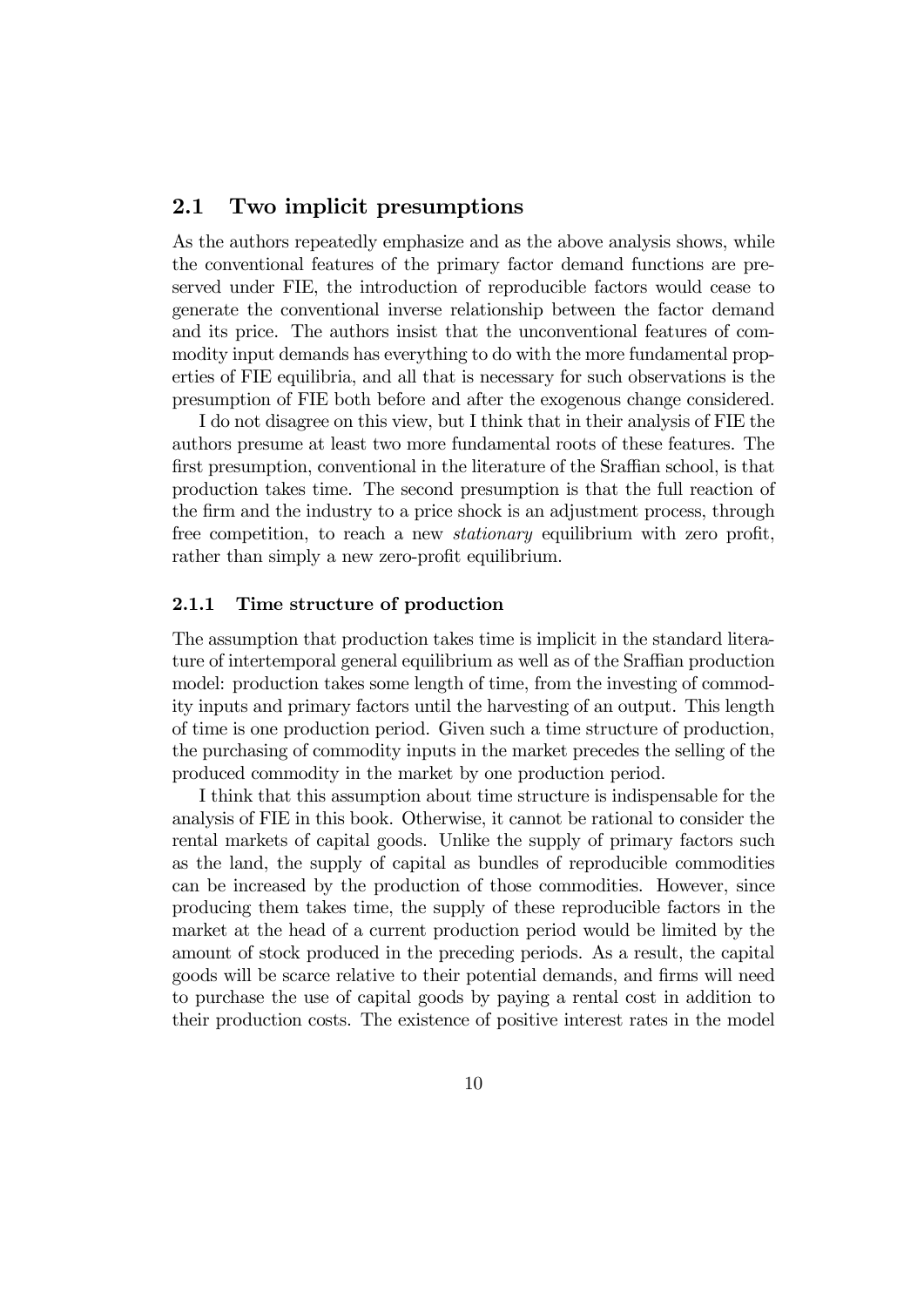of Section 4 implies such an underlying scenario in capital markets, due to the time structure of production. Indeed, unless production takes time, every producer can instantaneously produce capital goods as much as he/she wishes before starting the production of final goods, and so it would be no longer necessary for him/her to pay a rental price.

Someone may wonder whether or not this scenario applies to every chapter of this book, since the authors also consider the case of null interest rate for commodity inputs. For instance, the model in Section 2.6 presumes no interest payment in the isolated industry, and the equilibrium condition is represented by

$$
p = c(w, r, p).
$$

This model seems to assume the time structure of production, since the price of the commodity appears in the domain of the indirect cost function. Moreover, it presumes that the firm must finance the payment of the commodity input in advance of production. Unless production takes time, the firm would not need to finance it in advance of production, since the same commodity would be produced instantaneously, and so the cost of the commodity input would be smoothly offset by the commodity output.

Indeed, in this case, the price of the commodity does not need to be included in the cost function. We can construct the equivalent cost function from the information of the cost function  $C(Q, w, r, p)$ , where Q is the gross products of this commodity, as

$$
\mathcal{C}\left(Y,w,r\right)
$$

where  $Y$  is the net products of this commodity corresponding to the gross products  $Q$ . For instance, if  $X$  amount of the commodity input is invested to produce Q amounts of this commodity, then  $Y \equiv Q - X$ . Therefore, this cost function represents the cost for the net products of this commodity.

In summary, I think that the authors should consider the economic environments where production takes time throughout the whole of this book. We acknowledge that in the static model of the neoclassical general equilibrium, where no budget constraint is presented in the firm's profit maximization problem, the time structure of production is not necessarily presumed, and so all commodities are produced as if instantaneously. Such an alternative underlying scenario would lie outside the authors' framework.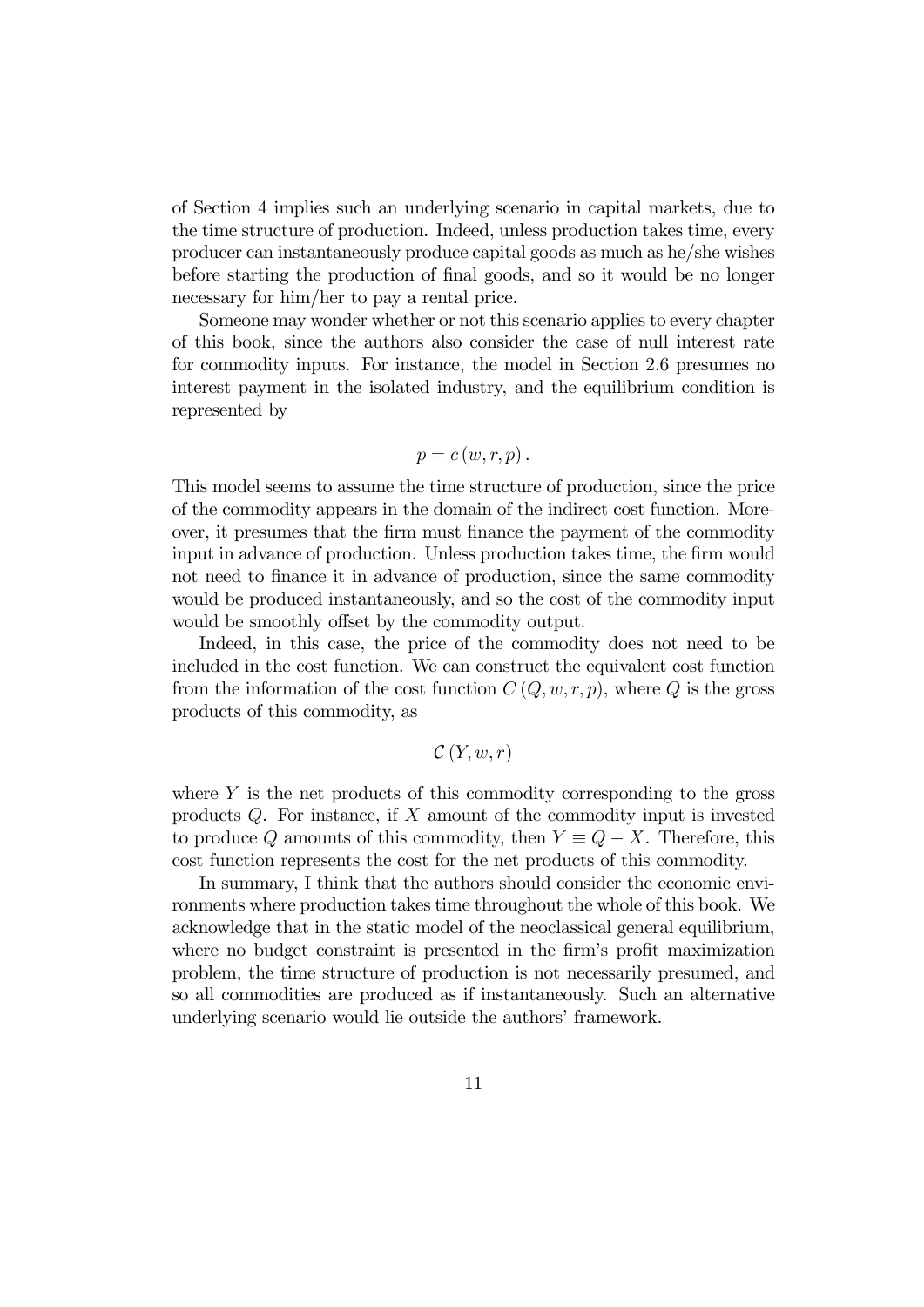#### 2.1.2 The presumption of stationary equilibrium

Given the time structure of production as discussed in the previous subsection, it is clear that the system of equations (2) represents the stationary equilibrium price system. To see how the presumption of the stationary equilibrium is crucial to produce the unconventional features of reproducible factor demands, let us examine the case in which a non-stationary equilibrium is allowed to be the position reached by the full adjustment to a price shock. If a FIE admits a non-stationary price system, the system of equations (2) should be revised as follows:

$$
p = c_1(w, q_1(1+i), q_2(1+i)); 1 = c_2(w, q_1(1+i), q_2(1+i))
$$
 (2)

where Commodity 2 supplied as an output after the production is the numeraire;  $q_1$  is the price of Commodity 1 at the point when it is purchased as an input before the production; and  $q_2$  is the price of Commodity 2 at the point when it is purchased as an input before the production. In this case, as in the literature of the neoclassical intertemporal general equilibrium theory, the commodity  $j$  as an input before production and the same commodity as an output after production can be treated separately, even when  $\frac{q_1}{q_2}$  and p happen to be identical.

In this setting, there may be two possible comparative statics. The first one is to assume that the full reaction of the firm and the industry to a price shock has been completed within a production period, and so a new equilibrium is established within the same production period as the timing of the price shock. This assumption is based on the standard view of the intertemporal general equilibrium, i.e., that the price adjustment process through market competition is completed within a production period, and so in every production period the economy reaches an equilibrium path. In this case, it is typically assumed that the prices of  $q_1$  and  $q_2$  are realized at the end of the previous production period; and that, therefore, those prices cannot be changed as the same time as the wage rate or the interest rate in the current production period. Changes in the wage rate and the interest rate may involve a change in commodity price  $p$ , but they do not involve a change of  $\frac{q_1}{q_2}$ . Note that this setting is compatible with the zero profit condition, as in the standard literature of the intertemporal general equilibrium theory.1

<sup>&</sup>lt;sup>1</sup>For instance, see Malinvaud (1972) and Dumenil and Levy (1985). The neoclassical intertemporal general equilibrium theory examines the equilibrium path, which is shown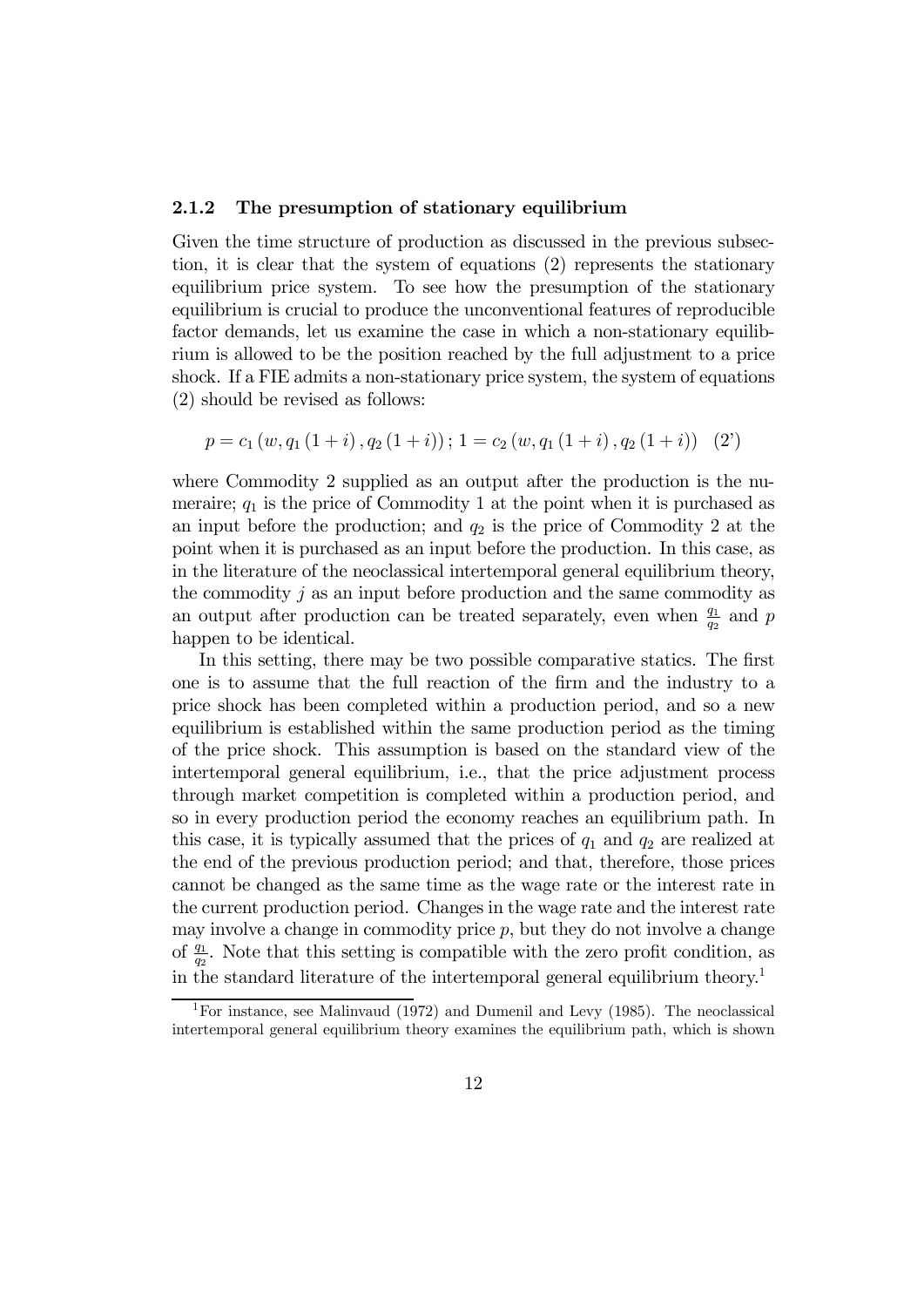In such a case, the appropriate method of comparative statics is to derive the following equations by the total differentiation:

$$
dp = \frac{\partial c_1}{\partial w} dw + \frac{\partial c_1}{\partial q_1 (1+i)} \frac{\partial q_1 (1+i)}{\partial i} di + \frac{\partial c_1}{\partial q_2 (1+i)} \frac{\partial q_2 (1+i)}{\partial i} di
$$
  
=  $l_1 dw + (q_1 a_{11} + q_2 a_{21}) di \equiv l_1 dw + k_1 di$ ; (10)

and

$$
0 = \frac{\partial c_2}{\partial w} dw + \frac{\partial c_2}{\partial q_1 (1+i)} \frac{\partial q_1 (1+i)}{\partial i} di + \frac{\partial c_2}{\partial q_2 (1+i)} \frac{\partial q_2 (1+i)}{\partial i} di
$$
  
=  $l_2 dw + (q_1 a_{12} + q_2 a_{22}) di \equiv l_2 dw + k_2 di, (11)$ 

where  $k_1 \equiv (q_1a_{11} + q_2a_{21})$  and  $k_2 \equiv (q_1a_{12} + q_2a_{22})$  are the values of capital necessary to produce one unit of commodity  $j = 1, 2$  respectively. Obviously, the system  $(10)$  and  $(11)$  has essentially the same structure as the system  $(9)$ of the case of the production with two primary factors. Indeed, we can have  $\frac{dw}{di} = -\frac{k_2}{l_2}$ , and so

$$
\frac{dl_j}{dw} = \frac{\partial^2 c_j}{\partial w^2} + \frac{\partial^2 c_j}{\partial w \partial i} \frac{di}{dw} < 0 \text{ and } \frac{dk_j}{di} = \frac{\partial^2 c_j}{\partial i^2} + \frac{\partial^2 c_j}{\partial i \partial w} \frac{dw}{di} < 0 \tag{12}
$$

will hold for  $j = 1, 2$  by the Hicksian substitutes. Thus, in this case, the conventional features of factor demand functions are preserved. In this setting, we can find a rational foundation for the marginalist theory of factor demand functions, and to do so would be a possible reaction from the neoclassical school to the analysis of this book.

The second possible comparative statics is to assume that the full reaction of the firm and the industry to a price shock may proceed beyond one production period, and so the shock of the interest rate in the current production period may involve a change of prices for commodity inputs in the next production period. But, unlike the case of the authors' implicit assumption, the full reaction of the firm and the industry would be completed before the price system reaches to a stationary state, and so the realized new equilibrium prices can be non-stationary. Thus, a change in the interest rate may involve the change of  $\frac{q_1}{q_2}$ , but  $p = \frac{q_1}{q_2}$  is not required for a new equilibrium.

to converge to a stationary equilibrium state. However, when the economy is on the equilibrium path, it implies that the zero-profit price system is established in each period as per the definition of the intertemporal competitive equilibrium. For a more detailed explanation about this view, see Dumenil and Levy (1985).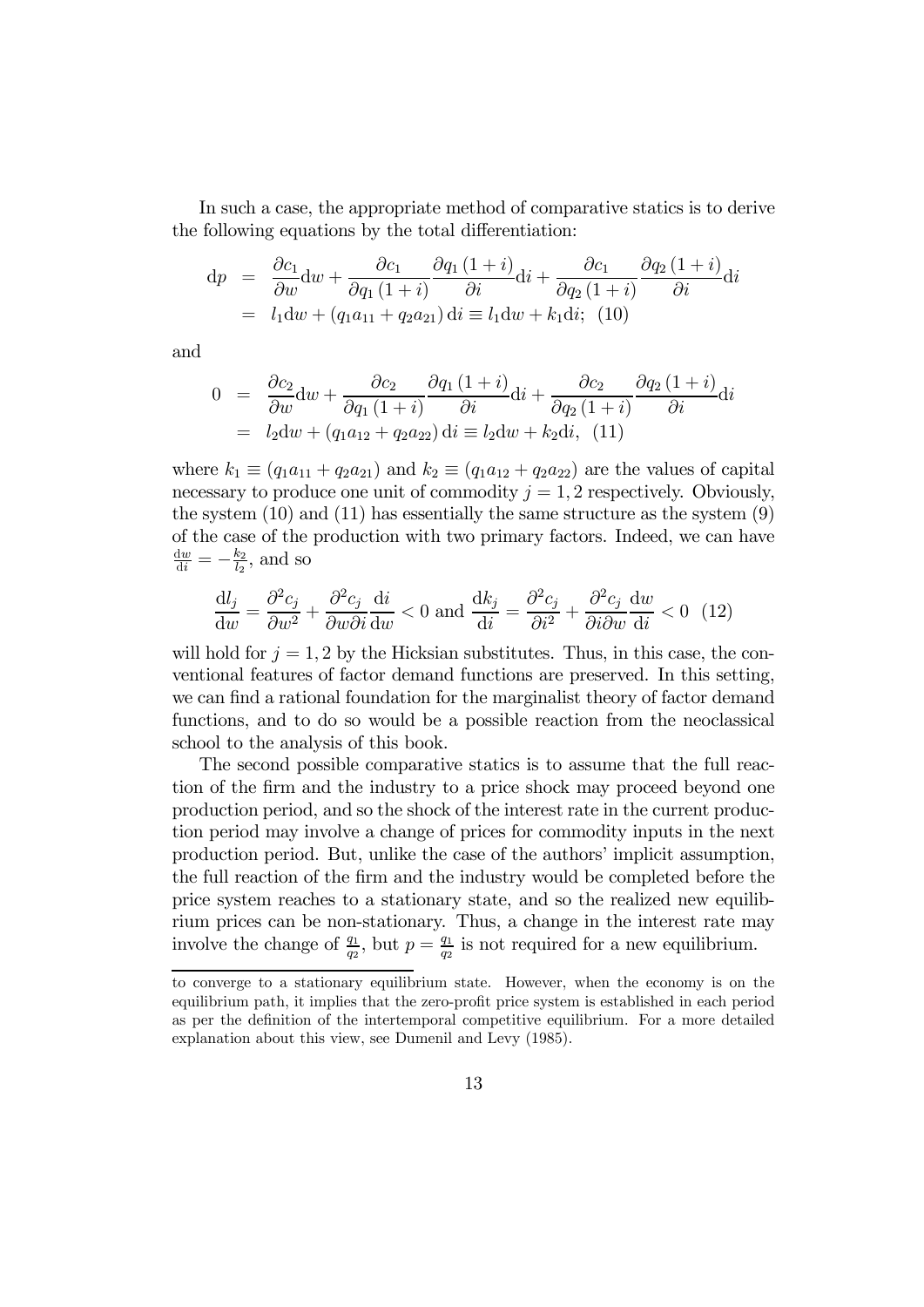In such a case, the appropriate method of comparative statics is to derive the following equations by the total differentiation:

$$
dp = \frac{\partial c_1}{\partial w} dw + \frac{\partial c_1}{\partial q_1 (1+i)} \left( \frac{\partial q_1 (1+i)}{\partial i} di + \frac{\partial q_1 (1+i)}{\partial q_1} dq_1 \right) + \frac{\partial c_1}{\partial q_2 (1+i)} \left( \frac{\partial q_2 (1+i)}{\partial i} di + \frac{\partial q_2 (1+i)}{\partial q_2} dq_2 \right) = l_1 dw + (q_1 a_{11} + q_2 a_{21}) di + (1+i) (a_{11} dq_1 + a_{21} dq_2) \equiv l_1 dw + k_1 di + (1+i) (a_{11} dq_1 + a_{21} dq_2); (13)
$$

and

$$
0 = \frac{\partial c_2}{\partial w} dw + \frac{\partial c_2}{\partial q_1 (1+i)} \left( \frac{\partial q_1 (1+i)}{\partial i} di + \frac{\partial q_1 (1+i)}{\partial q_1} dq_1 \right) + \frac{\partial c_2}{\partial q_2 (1+i)} \left( \frac{\partial q_2 (1+i)}{\partial i} di + \frac{\partial q_2 (1+i)}{\partial q_2} dq_2 \right) = l_2 dw + (q_1 a_{12} + q_2 a_{22}) di + (1+i) (a_{12} dq_1 + a_{22} dq_2) \equiv l_2 dw + k_2 di + (1+i) (a_{12} dq_1 + a_{22} dq_2). (14)
$$

Then, from (14), we have:

$$
\frac{dw}{di} = -\frac{k_2}{l_2} < 0; \frac{dq_1}{di} = -\frac{k_2}{(1+i)a_{12}} < 0; \frac{dq_2}{di} = -\frac{k_2}{(1+i)a_{22}} < 0. \tag{15}
$$

Now, note that

$$
dk_1 = \frac{\partial k_1}{\partial w} dw + \frac{\partial k_1}{\partial q_1 (1+i)} \left( \frac{\partial q_1 (1+i)}{\partial q_1} dq_1 + \frac{\partial q_1 (1+i)}{\partial i} dq \right)
$$
  
+ 
$$
\frac{\partial k_1}{\partial q_2 (1+i)} \left( \frac{\partial q_2 (1+i)}{\partial q_2} dq_2 + \frac{\partial q_2 (1+i)}{\partial i} dq \right)
$$
  
= 
$$
\frac{\partial^2 c_1}{\partial w \partial q_1 (1+i)} dw + a_{11} dq_1 + q_1 \frac{\partial a_{11}}{\partial q_1 (1+i)} dq + a_{21} dq_2 + q_2 \frac{\partial a_{21}}{\partial q_2 (1+i)} dq
$$
  
= 
$$
\frac{\partial^2 c_1}{\partial w \partial q_1 (1+i)} dw + a_{11} dq_1 + a_{21} dq_2 + \left( q_1 \frac{\partial a_{11}}{\partial q_1 (1+i)} + q_2 \frac{\partial a_{21}}{\partial q_2 (1+i)} \right) dq
$$
  
= 
$$
\frac{\partial^2 c_1}{\partial w \partial q_1 (1+i)} dw + a_{11} dq_1 + a_{21} dq_2
$$
  
+ 
$$
\left( \frac{\partial^2 c_1}{\partial q_1 (1+i)} dq_1 (1+i) + \frac{\partial^2 c_1}{\partial q_2 (1+i)} q_2 (1+i) \right) dq
$$
  
= 
$$
\frac{\partial^2 c_1}{\partial w \partial q_1 (1+i)} dw + a_{11} dq_1 + a_{21} dq_2 + \frac{\partial k_1}{\partial i} dq
$$
, (16)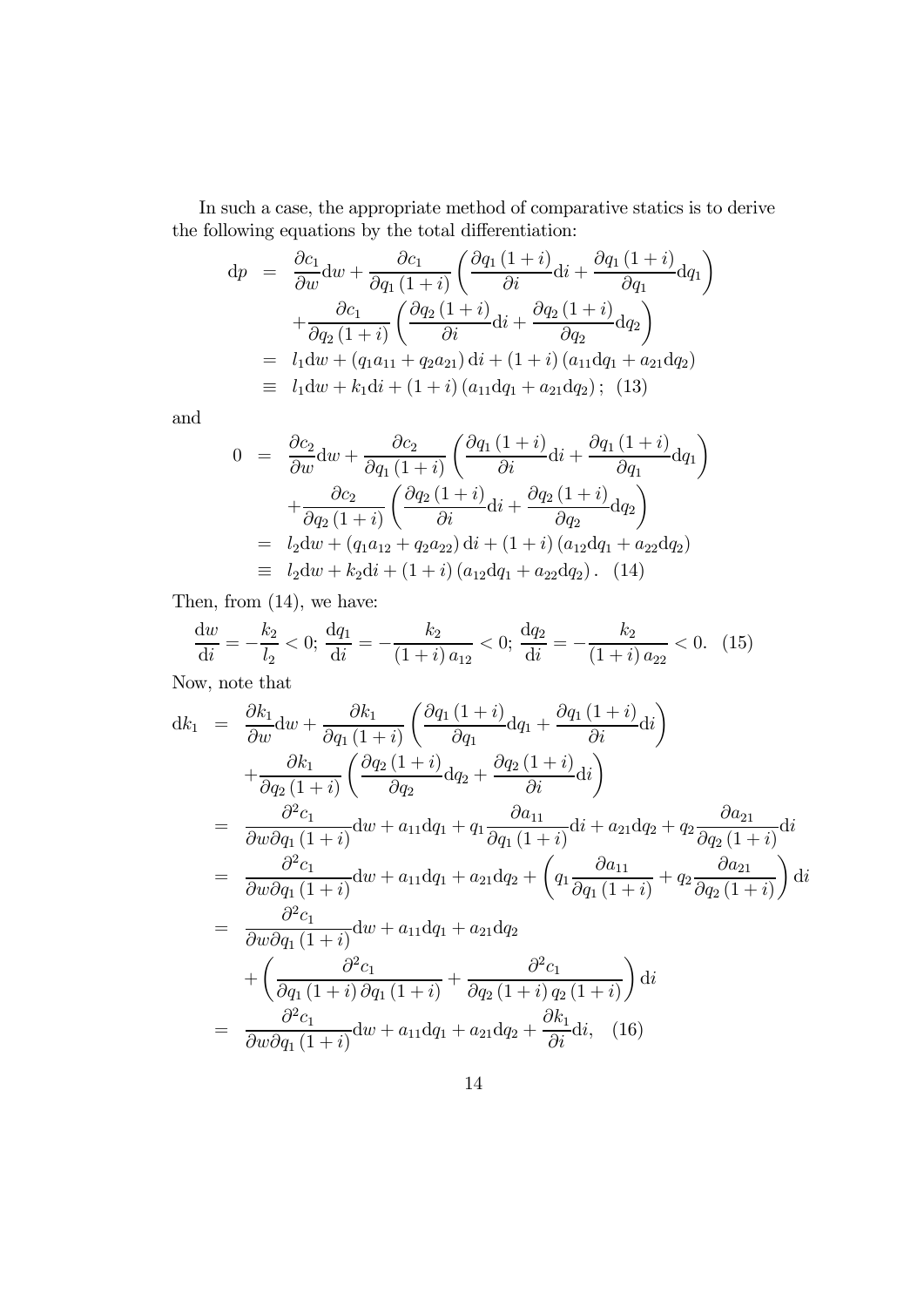where  $\frac{\partial^2 c_1}{\partial w \partial q_1(1+i)} > 0$  and  $\frac{\partial k_1}{\partial i} = \frac{\partial^2 c_1}{\partial q_1(1+i) \partial q_1(1+i)} + \frac{\partial^2 c_1}{\partial q_2(1+i) q_2(1+i)} \leq 0$  by the Hicksian substitutes. Therefore, from (15) and (16), we can obtain:

$$
\frac{\mathrm{d}k_1}{\mathrm{d}i} = \frac{\partial^2 c_1}{\partial w \partial q_1 (1+i)} \frac{\mathrm{d}w}{\mathrm{d}i} + a_{11} \frac{\mathrm{d}q_1}{\mathrm{d}i} + a_{21} \frac{\mathrm{d}q_2}{\mathrm{d}i} + \frac{\partial k_1}{\partial i} < 0. \tag{17}
$$

A similar argument can be applied to  $\frac{dk_2}{di}$  and  $\frac{dl_j}{dw}$ , and thus, the conventional features of factor demand functions are preserved in this setting, too. Here, we allow the price changes of commodity inputs as the reaction to the change in the interest rate, but we do not assume that a new equilibrium must be stationary. Such a case also preserves the conventional theory of factor demand functions, including the case of reproducible factors.

By the observations of (12) and (17), we may say that the essential source of the unconventional features of factor demand functions under FIE would be the presumption of the stationary equilibrium as a new equilibrium state reached through the full reaction of the firm and the industry to a price shock. Such a conclusion does not imply that the authors' analysis under the presumption of the stationary equilibrium is inappropriate; rather, their analysis may make a clear bridge between the neoclassical theory of factor demand functions and the Sraffian capital theory resulted from the Cambridge capital debate.

Our above analysis combined with the main result of this book implies that the difference between the neoclassical and the Sraffian theories is the difference in the time span each theory assumes for its equilibrium analysis. When considering a change of equilibrium due to a shock, the neoclassical school would allow that a new equilibrium price system is not necessarily stationary. They may do so because the time span of their comparative static analysis suits a shift from a short-period 'temporal' equilibrium to another short-period 'temporal' equilibrium under the (implicit) intertemporal framework,<sup>2</sup> even though each 'temporary' equilibrium has a long-run fea-

<sup>&</sup>lt;sup>2</sup>Of course, it does not deny the possibility of a shift from an one-period 'temporary' equilibrium associated with a stationary price system to another one-period 'temporary' equilibrium associated with another stationary price system. For instance, if all agents at the head of every production period are assumed to have the *stationary expectation* about the commodity prices which would be realized at the end of this period, as in Roemer (1980), then the temporary equilibrium under such an institution would be associated with a stationary price system. However, the stationary expectation is just one specific type of price-expectation, and there is no reason to focus our attention only upon the temporary equilibrium with this specific expectation.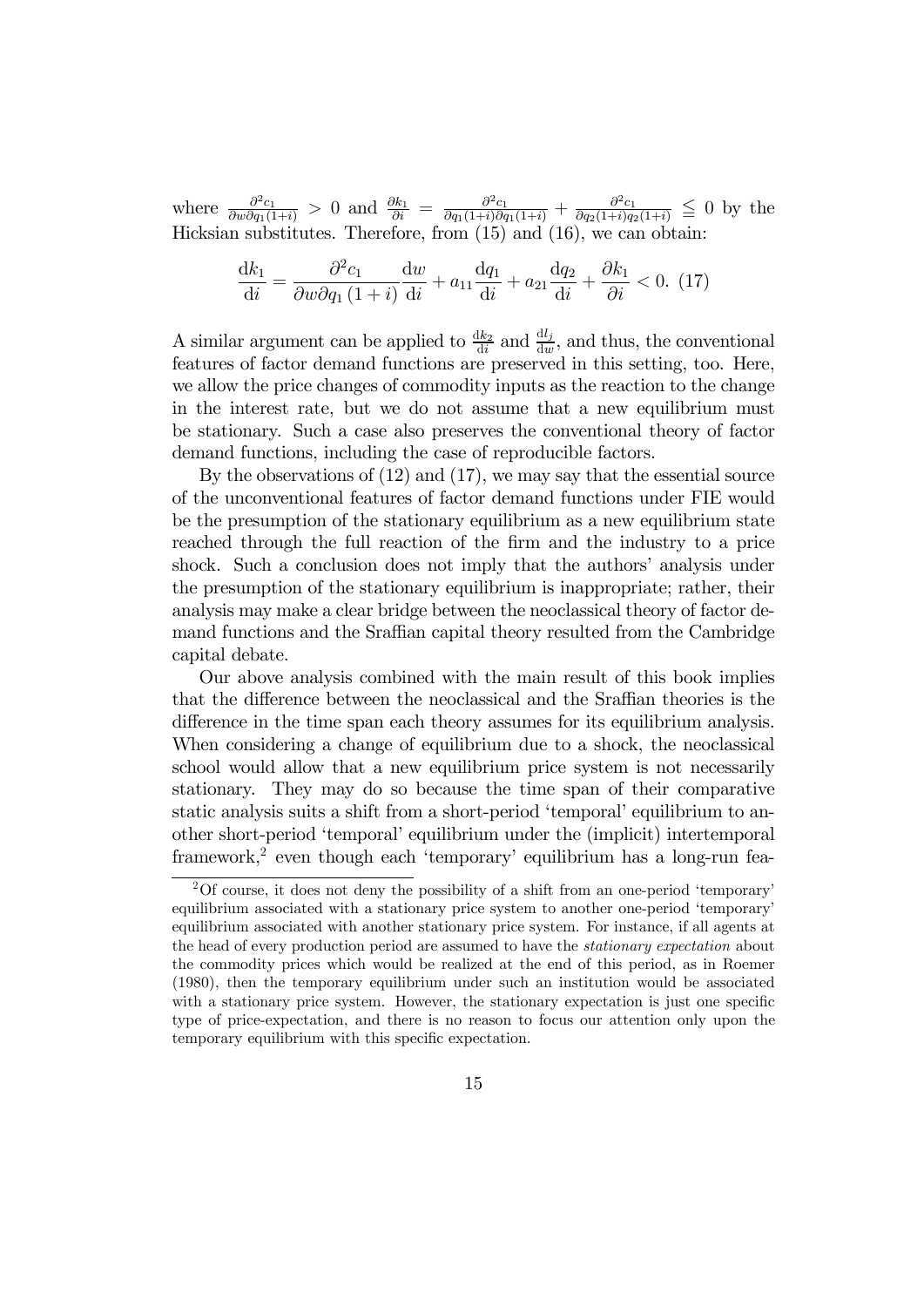ture in the sense that a zero-profit condition is established in every industry through the market competition.

In contrast, the Sraffian school would be interested in the full reaction of the firm and the industry to such a shock through price adjustments until it reaches a new stationary equilibrium. Therefore, the time span of Opoche and Steedmans' comparative static analysis suits a shift from a stationary equilibrium to another stationary equilibrium. In such a longer time span, the downward sloping of factor demand curves, regularly observed in neoclassical equilibrium shifts, may no longer be a regular feature.

## 3 Conclusion

As Opocher and Steedman formulate it in this book, the notion of Full Industrial Equilibrium (FIE) implies that when an equilibrium is disrupted by a shock, the full reaction of the firm and the industry through price adjustment under free competition to the shock reaches a new equilibrium, characterized by zero profit in all firms and all industries. With this notion, the authors develop various versions of comparative statics, all of which give us the clear message that while the downward-sloping features are regularly observed for the demands of primary inputs as the conventional theory predicts, they are not so for produced inputs.

Given the main results of their book, the point of my comments is that in their comparative statics under FIE, the authors implicitly presume that production takes time, and that the newly reached equilibrium is always associated with a stationary price system. I have also developed the arguments that these presumptions seem to be the main source of discrepancy between the behavior of primary inputs and that of produced inputs. To argue this point, I have shown that if a new equilibrium with a zero-profit condition is allowed to be associated with a non-stationary price system, the conventional neoclassical theory of factor demands would hold even for the case of produced inputs. Given these observations, I suggest that the neoclassical and the Sraffian schools assume different time spans in regard to the equilibrium shifts, the latter focusing mainly on the shift from a stationary equilibrium to another stationary equilibrium, the former not necessarily so.

It is regrettable that almost all of the lessons from the Cambridge capital debates and all of the Sraffian critiques against the neoclassical marginalist theories have been neglected in the standard textbook of microeconomics.